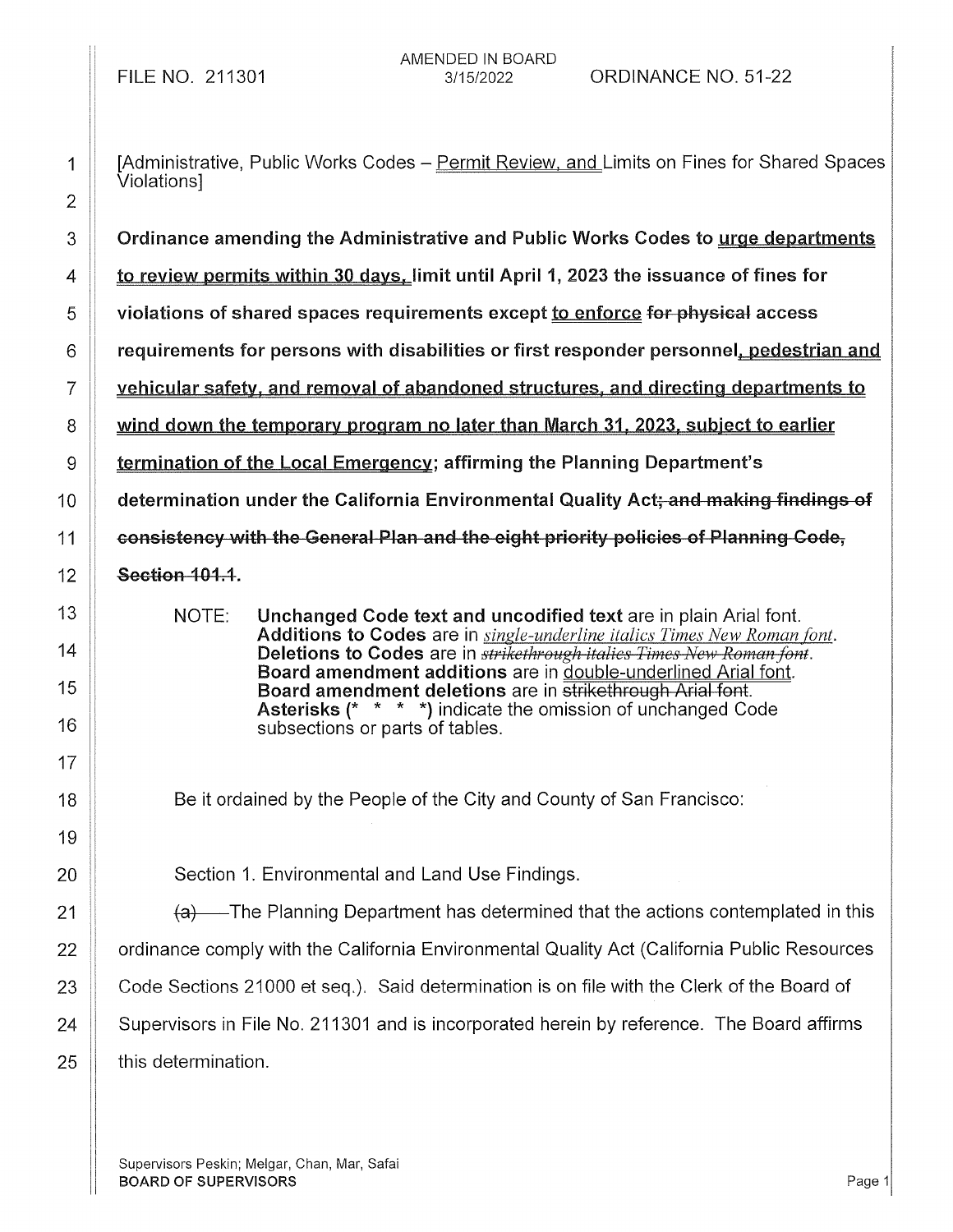$(b)$  On  $\qquad \qquad$  the Planning Commission, in Resolution No. adopted findings that the actions contemplated in this ordinance are consistent, on balance, with the City's General Plan and eight priority policies of Planning Code Section 101.1. The Board adopts these findings as its own. A copy of said Resolution is on file with the Clerk of the Board of Supervisors in File No. \_\_\_\_\_\_\_\_\_\_\_, and is incorporated herein by reference.

Section 2. General Background and Findings.

(a) On February 25, 2020, the Mayor issued a Proclamation (the "Proclamation") 9 | declaring a local emergency to exist in connection with the imminent spread within the City of 10 | a novel (new) coronavirus ("COVID-19"). On March 3, 2020, the Board of Supervisors 11 concurred in the Proclamation and in the actions taken by the Mayor to meet the emergency.

12 (b) On June 9, 2020, the Mayor issued the 18th Supplement to the Proclamation to 13 | create a temporary program, known as "Shared Spaces," for retail businesses and restaurants 14 **the occupy the public sidewalk and parking lane fronting their premises, for retail businesses to** 15 | display and sell goods and merchandise and offer services and for restaurants to place tables 16 and chairs to offer outdoor dining, subject to certain conditions. The 18th Supplement found 17 **that authorizing the use of more outdoor spaces like sidewalks, parking lanes, and other City** 18 | property for these purposes would allow restaurants and retail businesses to spread out their 19 10 wares and services to safely comply with the physical distancing requirements in the Health 20 **Supplem 20** Officer's orders and directives. The 18th Supplement also found that temporarily allowing 21 | restaurants and retail businesses to use more outdoor spaces and take greater advantage of  $22$   $\parallel$  the reopening authorizations while the City waived fees associated with such uses would ease  $23$   $\parallel$  the economic burden on these businesses and allow some employees to return to work, thus  $24$  | promoting the housing and health stability of these workers.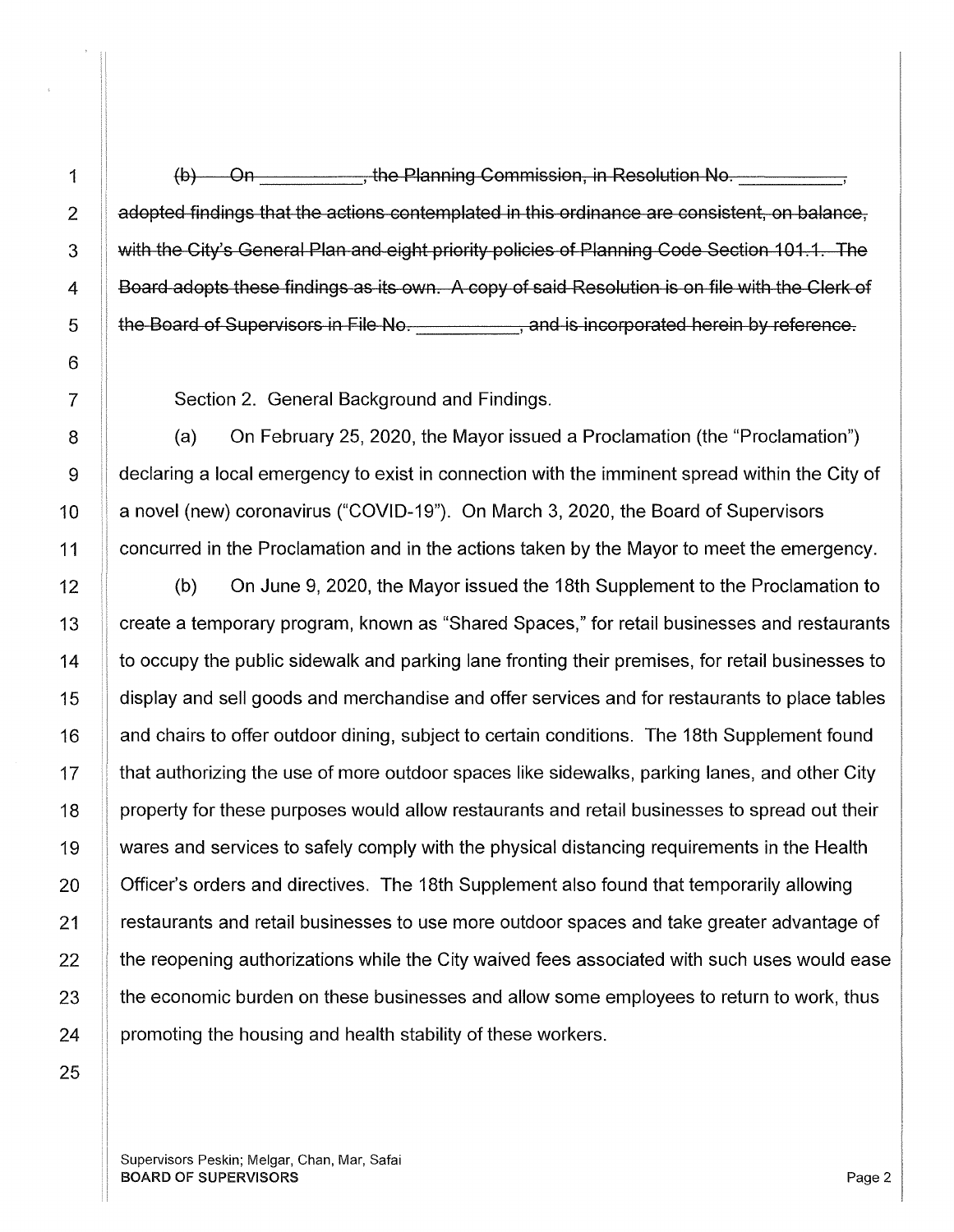(c) In Ordinance No. 99-21, the City enacted legislation codifying the Shared Spaces program, and creating a process to transition the program from temporary to permanent status.

(d) Shared Spaces has been, and continues to be, a lifeline for small businesses and the workers they employ across San Francisco. San Francisco has led the nation among major cities instituting effective responses to the COVID-19 pandemic, and programs like Shared Spaces have transformed underutilized space in the public realm for small business recovery, arts, and other activities.

(e) Shared Spaces has also transformed public space in ways that advance a long-10 | term vision of enhanced pedestrian access to revitalized neighborhood commercial corridors. 11 Among the goals set forth in Ordinance No. 99-21 was identifying City blocks that would be 12 | conducive to permanent sidewalk expansion and pedestrianization.

(f) But implementation of the Shared Spaces program has been characterized by uneven enforcement. While the early days of the program saw small business owners utilizing any resources they had on hand to cordon off adjacent sidewalks and curbside parking lanes in order to continue business operations, the City has since created extensive regulations that include and physical accessibility and life safety requirements to balance the needs of small businesses with against-other public health and safety needs, including regulations seeking to ensure compliance with the Americans With Disabilities Act. While some of these requirements were the subject of public hearings and approval by legislative bodies, an overwhelming number of them were crafted administratively by departments with little input from small business owners, disability advocates, or other members of the public. The result has been a confusing web of regulations, the sources of which are frequently hard to identify.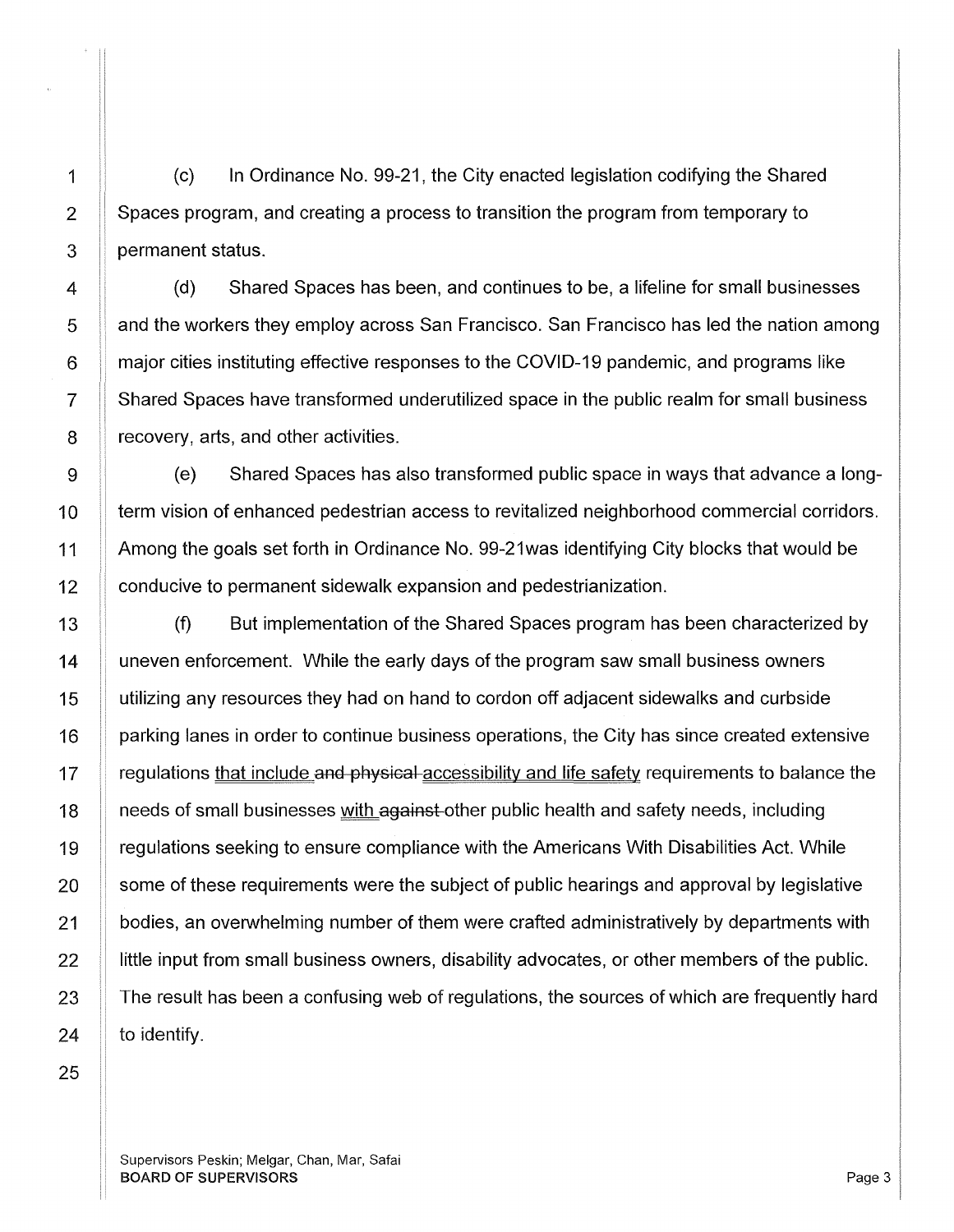$1$  (g) Until small businesses are capable of returning to pre-pandemic levels of sales 2 | and service, the assessment of fines and fees related to the Shared Spaces program inhibits 3 their ability to effectively participate in that recovery. The City and all stakeholders will benefit 4 from the use of alternative means of bringing small businesses into compliance with the 5 regulations, and to exercise flexibility in the implementation of existing regulations in 6 **6 accordance with public health and safety considerations. The assessment of administrative** 7 **fines should be limited to enforcing accessibility and life safety physical access requirements** 8 **8 necessary for people with disabilities or emergency responder personnel, ensuring visibility** 9 (daylighting) at intersections identified in the Vision Zero High-Injury Network, of and requiring 10  $\parallel$  removal of any abandoned-if-the structures has been abandoned.

Section 3. Chapter 94A of the Administrative Code is hereby amended by revising Sections 94A.5, 94A.9, and 94A.12, to read as follows:

SEC. 94A.5. SHARED SPACE PERMIT - APPLICATION, ISSUANCE, MODIFICATION, AND REVOCATION.

(c) Shared Space Permit – Issuance; Conditions of Approval; Limited Duration.

(1) Issuance. To the maximum extent feasible, application review shall be completed within 30 days of the date a complete application is submitted. Issuance of a permit authorizes the Permittee to create a Shared Space by occupying the location with physical treatments or improvements and/or activating the location with programming. For the Core City Agencies, a Shared Space Permit shall incorporate the requirements of and substitute for a permit that would otherwise be required under other sections of the Municipal Code.

\* \* \* \*

\* \* \* \*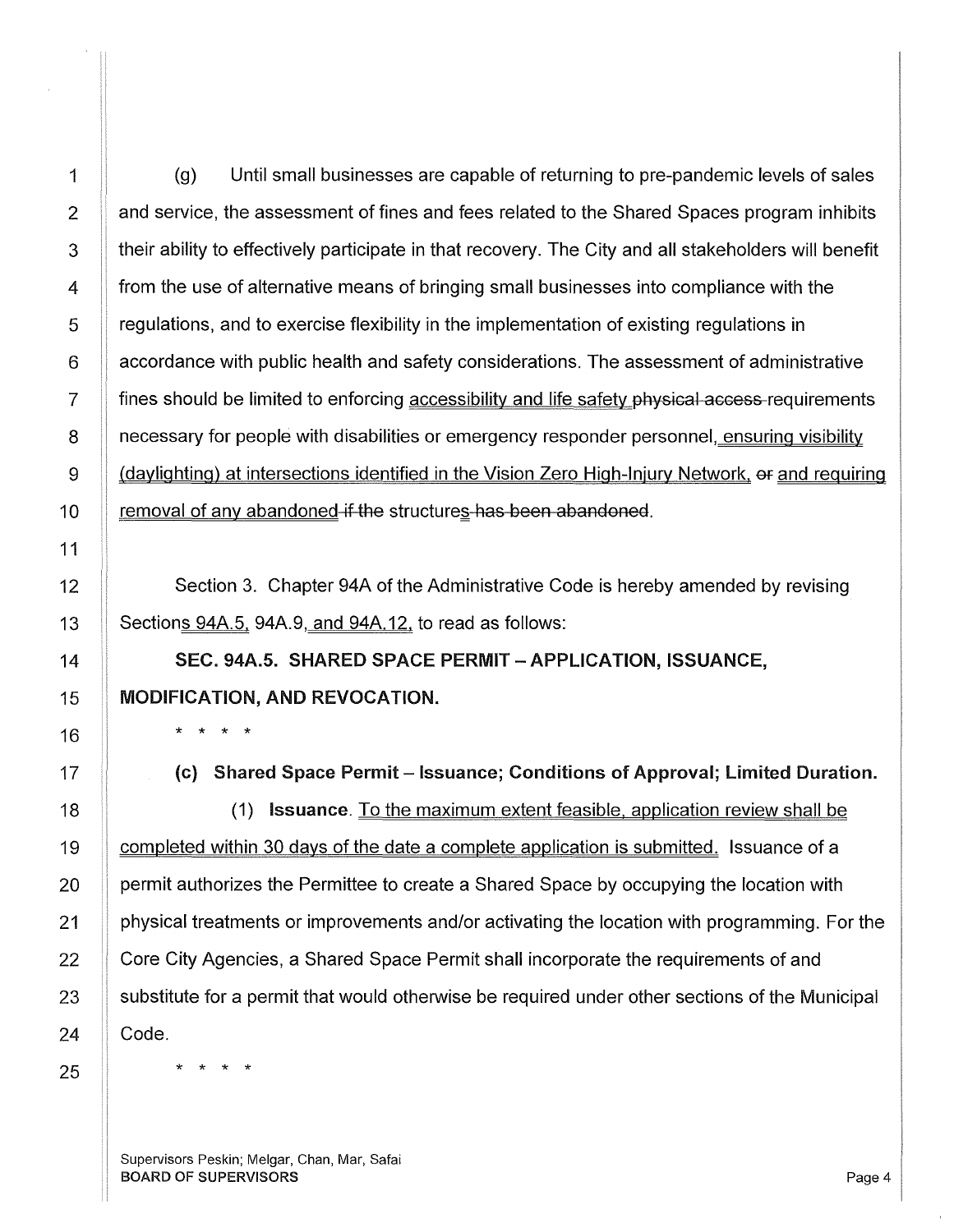SEC. 94A.9. ENFORCEMENT OF REQUIREMENTS.

(c) Enforcement of Shared Space Permit Requirements.

(1) Each Core City Agency shall enforce the requirements of the Shared Space Permits that are within its jurisdiction. Public Works shall be the primary point of contact for any enforcement action pertaining to a Sidewalk or Curbside Shared Space; MTA shall be the primary point of contact for any enforcement action pertaining to a Roadway Shared Space; and the *DepartmentDivision* of Real Estate shall be the primary point of contact for any enforcement action pertaining to a City Lot Shared Space. Enforcement may be exercised either by (A) using the procedures of Section 94A.5 to modify conditions of the issued permit, or to withdraw approval of the permit by severance or revocation, or (B) using the enforcement provisions of the Code that regulates its activities: the Public Works Code for Public Works; the Transportation Code for the MTA; the Planning Code for private property; and the Police Code for the Entertainment Commission.:- Enforcement by the Director of Real Estate is set forth in subsection (cb)(2) below. *Until April 1, 2023, the issuance of administrative fines or penalties shall be limited to: enforcing* physical *access requirements* necessary *for*  emergency responder personnel, and *people with disabilities* or emergency responder personnel, including but not limited to unobstructed access to the sidewalk, maintenance of an accessible route with diverters. accessible tables, the provision of an appropriate platform threshold and, when provided, ramps that meet accessibility requirements; ensuring visibility (daylighting) at intersections identified in the Vision Zero High-Injury Network; er and requiring removal of abandoned if the *structure* s-has been abandoned. *Beginning on April 1, 2023, this limit shall expire by operation of law and administrative fines and penalties may be issued to ensure compliance with the Program in all respects.* 

\* \* \* \*

1

\* \* \* \*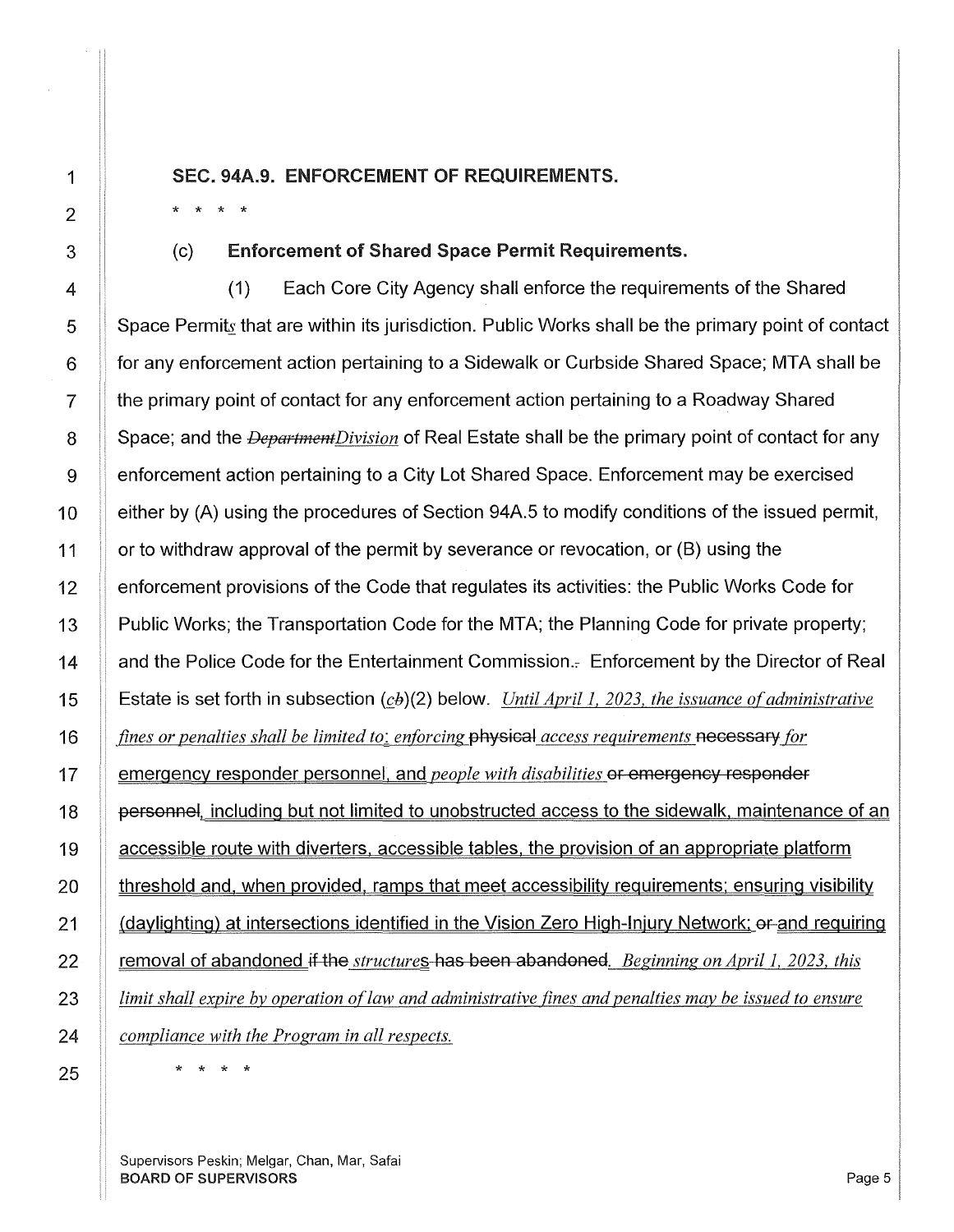SEC. 94A.12. TRANSITION OF EXISTING SHARED SPACES AND PARKLETS. (a) Conversion of Permits Issued During the COVID-19 Pandemic.

(1) Extension of pandemic Shared Spaces Program and Permits. Subject to the wind down provisions of the Mayor's February 25, 2020 Proclamation Declaring the Existence of a Local Emergency and the 18th Supplement to that Proclamation, the Core City Agencies shall operate the Shared Spaces program authorized by the Mayor's Proclamation until July 1, 2022March 31. 2023, unless the Shared Spaces program authorized by the Mayor's Proclamation terminates sooner. Any occupancy permitted as a Shared Space under that authority may continue pursuant to the terms of the applicable permit (each a "pandemic Shared Spaces Permit"), subject to the revocation provisions of this Chapter 94A.

\* \* \* \*

(d) Enforcement of pandemic Shared Spaces Permits. Prior to the conversion of a pandemic Shared Space permit to a Curbside Shared Space Permit. The Core City Agencies shall not use administrative fines prior to April 1. 2023 to bring a pandemic Shared Space permittee into compliance with the physical requirements of the pandemic Shared Spaces permit, unless the violations pertain to: enforcing physical access requirements necessary for emergency responder personnel, and people with disabilities, including but not limited to unobstructed access to the sidewalk, maintenance of an accessible route with diverters, accessible tables, the provision of an appropriate platform threshold and, when provided, ramps that meet accessibility requirements; ensuring visibility (daylighting) at intersections identified in the Vision Zero High-Injury Network; or requiring removal of abandoned structures emergency responder personnel.

\* \* \* \*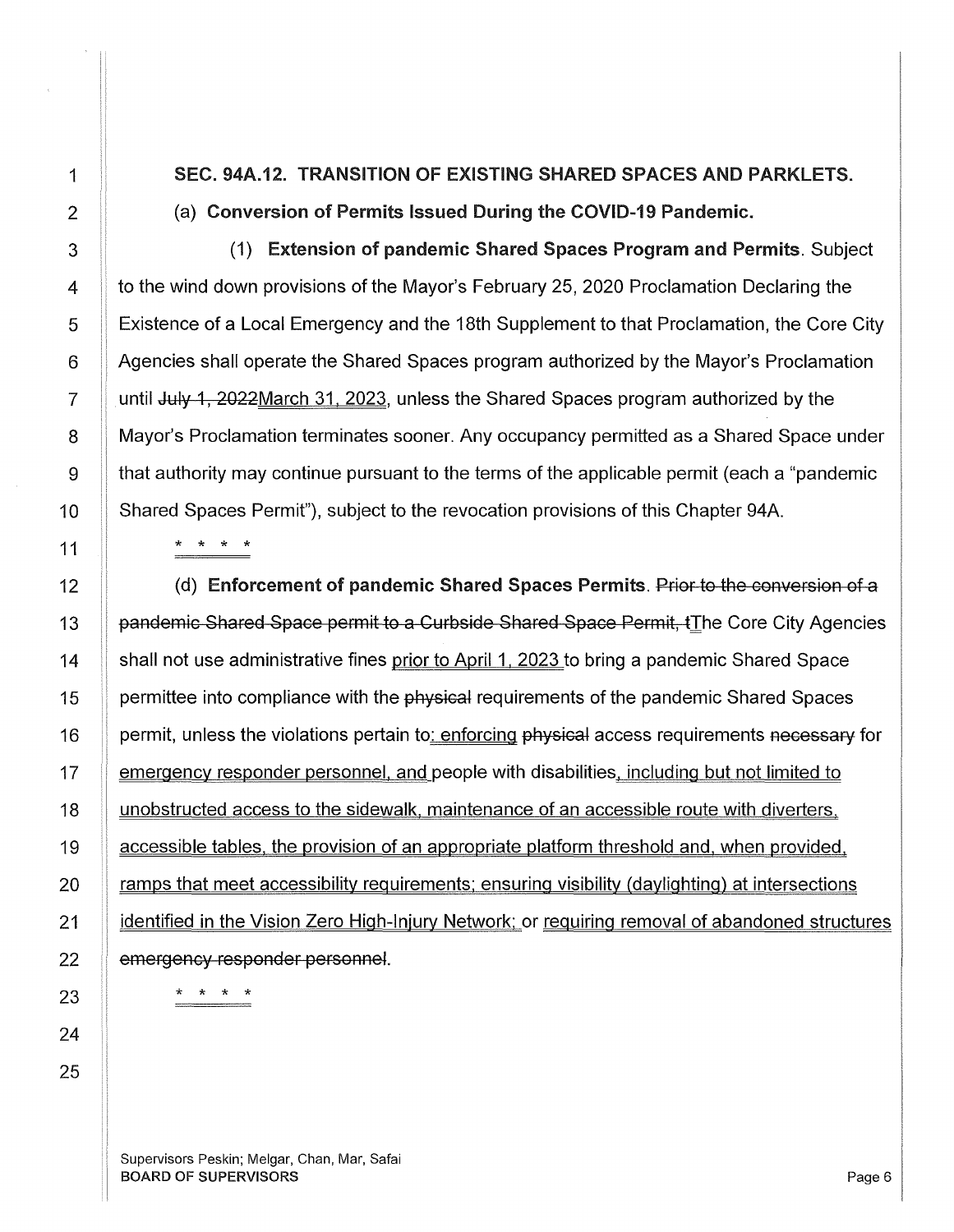1 Section 4. Article 15 of the Public Works Code is hereby amended by revising Section  $2 \parallel 793.4$ , to read as follows:

## 3 SEC. 793.4. VIOLATION OF PERMIT CONDITIONS, OPERATIONAL 4 REQUIREMENTS, OR ADMINISTRATIVE REGULATIONS; ENFORCEMENT ACTIONS 5 AND PENALTIES.

6 **(a)** Enforcement Actions; Penalties. If any person has occupied a Shared Space 7 in violation of any Permit conditions, operating requirements, or regulations applicable to the 8 Shared Space, the Director of Public Works may take any action authorized by this Code that 9 | is considered necessary to abate or correct the violation. The Director is expressly authorized  $\mathsf{to}:$ 

(1) Modify the Shared Space Permit, withdraw the Director's approval of the Permit, or request revocation of the Permit by the Core City Agencies pursuant to Section 94A.5(g) of the Administrative Code;

(2) Issue a criminal citation pursuant to the provisions of Section  $792(e)(1)(A)$ of this Code that is applicable to Street Plazas;

(3) Issue an administrative citation and assess the administrative penalties authorized by Section 792(e)(1)(B) of this Code for Street Plazas; *provided, however, until April I, 2023, the issuance of administrative fines or penalties shall be limited to: enforcing* physical *access requirements necessary for emergency responder personnel, and <i>people with disabilities*  $\theta$ f emergency responder personnel, including but not limited to unobstructed access to the sidewalk. maintenance of an accessible route with diverters. accessible tables, the provision of an appropriate platform threshold and, when provided. ramps that meet accessibility requirements; ensuring visibility (daylighting) at intersections identified in the Vision Zero High-Injury Network;  $\theta$ -and requiring removal of abandoned if the *structure* s-has been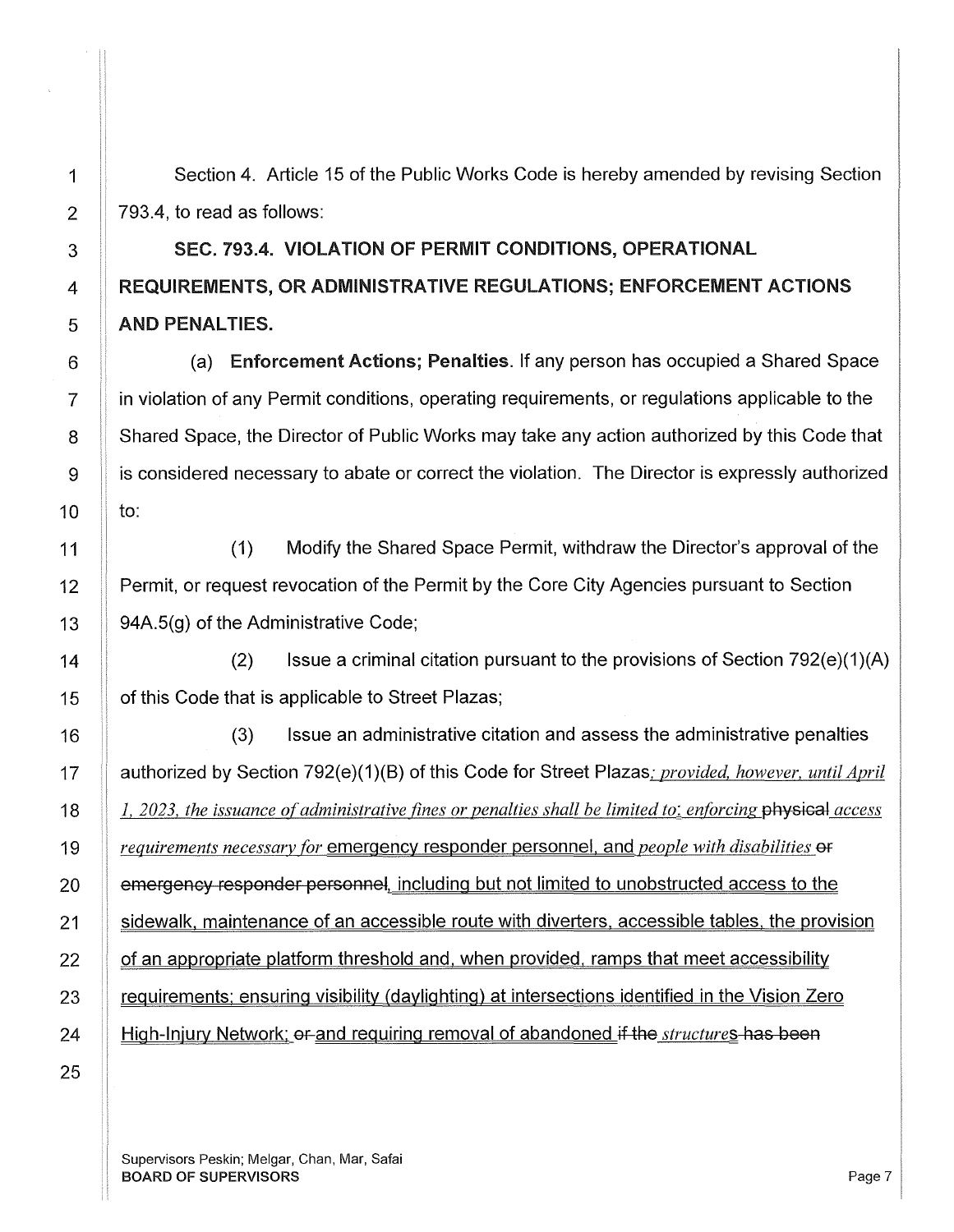abandoned. *Beginning on April 1, 2023, this limit shall expire by operation of law and administrative fines and penalties may be issued to ensure compliance with the Program in all respects.* 

(4) Call upon other City officials to assist in the enforcement of this Article 15, including but not limited to the Chief of Police and the City Attorney;

(5) Seize, remove, or demolish any structures or furniture placed in public sidewalk or roadway areas.

(A) If a permit to place the structure or furniture has been rescinded or expired, before any such structure or furniture is seized, the Permittee shall be notified and given 10 business days to remove the structure or furniture. If the Permittee does not remedy the underlying violation leading to the rescission of the permit and/or apply for a Shared Space Permit within the time prescribed, the City may seize, remove, or demolish the structure or furniture.

(B) Seized furniture shall be retained by the City and may be recovered by the responsible party for a period of at least 30 business days following seizure. As a condition of recovering any furniture seized pursuant to this Section or receiving a subsequent Shared Spaces Permit, the Permittee shall pay an impound fee covering the actual cost to the City of transporting and storing such furniture, unless the seizure is deemed improper following a hearing under this subsection  $(a)(5)$ .

(C) If the Director determines that it is practicable to do so, Public Works shall retain any seized structures. As a condition of recovering any structure seized pursuant to this Section or receiving a subsequent Shared Spaces Permit, the Permittee shall pay an impound fee covering the actual cost to the City of transporting and storing such structure, unless the seizure is deemed improper following a hearing under this subsection  $(a)(5)$ <sup> $\leftrightarrow$ </sup>.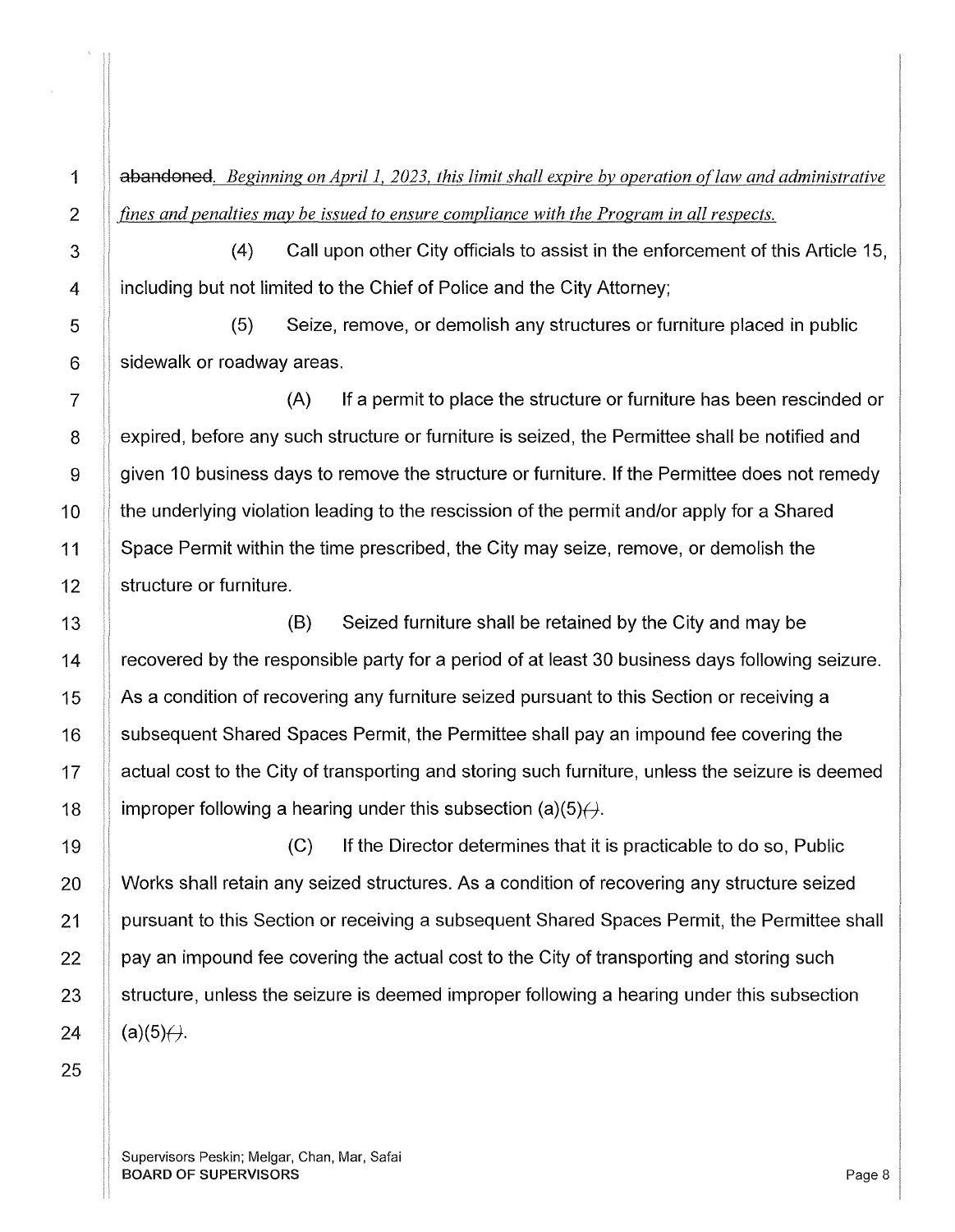(D) If the Director determines that it is not practicable to do so, Public Works may demolish any unpermitted structure placed in the right-of-way. Where a Permittee is responsible for an unpermitted structure that requires demolition, the Permittee shall not be eligible for a subsequent Shared Spaces Permit until the Permittee has paid the fee covering the actual costs to the City of demolishing and disposing of the structure(s). Such recoverable costs may include those incurred by Public Works and any other City department, including the City Attorney's Office, for time and materials spent enforcing the requirements of the permit.

 $f(x)$  Notwithstanding any other provision of this Section 793.4, if the Director determines that any structure or furniture is placed in public sidewalk or roadway areas in such a place or manner as to pose an immediate and serious danger to persons or property, the City may seize such structure and furniture without prior notice to the Permittee if it is impractical to remedy the danger by moving the structure or furniture to another point on the sidewalk or public right-of-way.

(F) Following any seizure, the Permittee shall be notified promptly of such seizure and shall have the right to request an informal hearing before a designated City official to determine whether the seizure was proper. The Permittee must request the hearing within 10 days of receiving notice of the seizure. Any furniture seized pursuant to this Section shall be retained by the City and may be recovered as provided herein.

Failure to provide any notice to a Permittee pursuant to this section shall not give rise to any claims or cause of action against the City; and

(6) Take any other enforcement action authorized by this Code that is applicable to occupancy of the public right-of-way.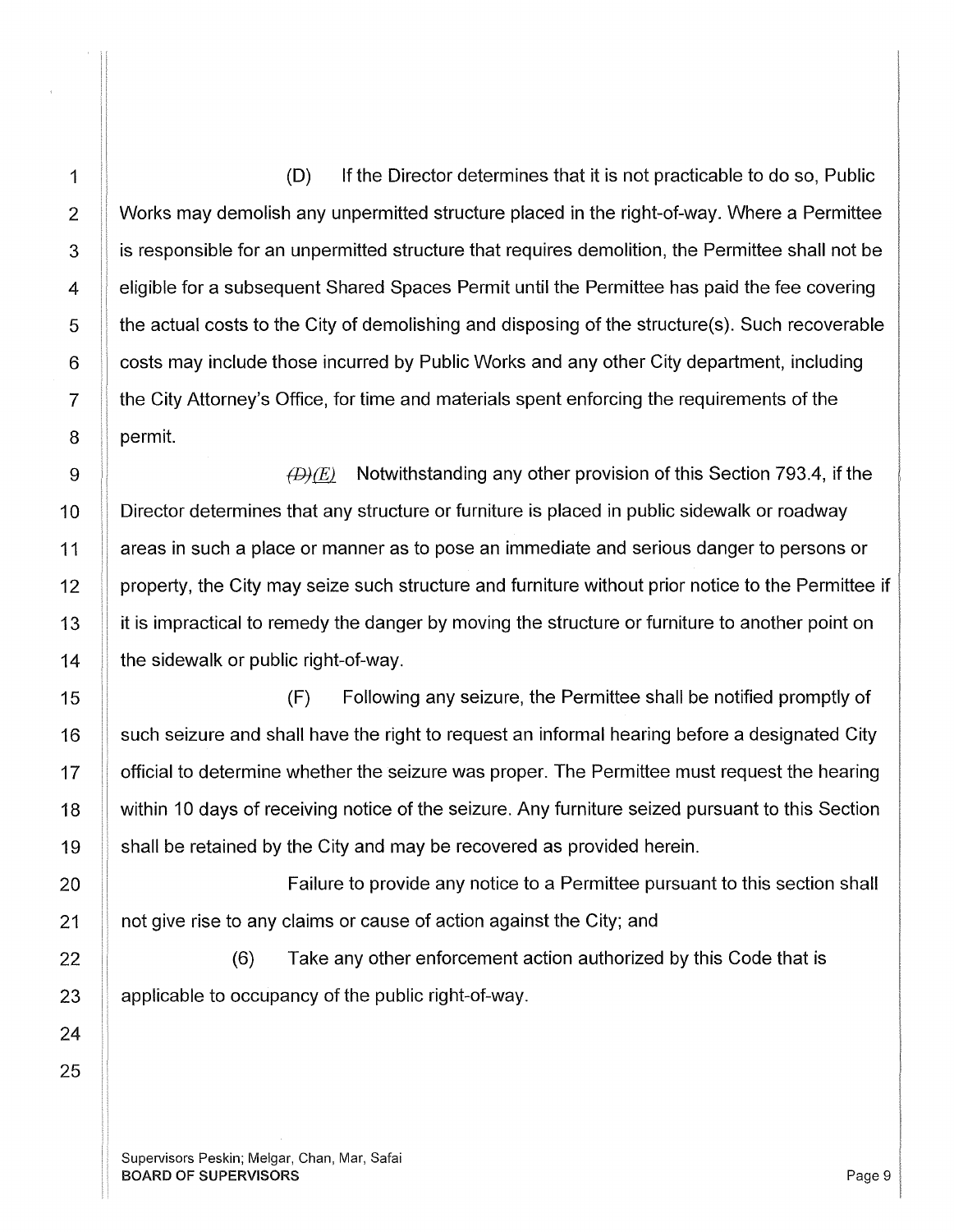Section 5. Effective Date. This ordinance shall become effective 30 days after enactment. Enactment occurs when the Mayor signs the ordinance, the Mayor returns the ordinance unsigned or does not sign the ordinance within ten days of receiving it, or the Board of Supervisors overrides the Mayor's veto of the ordinance.

Section 6. Scope of Ordinance. In enacting this ordinance, the Board of Supervisors intends to amend only those words, phrases, paragraphs, subsections, sections, articles, numbers, punctuation marks, charts, diagrams, or any other constituent parts of the Municipal Code that are explicitly shown in this ordinance as additions, deletions, Board amendment additions, and Board amendment deletions in accordance with the "Note" that appears under the official title of the ordinance.

APPROVED AS TO FORM: DAVID CHIU, City Attorney

 $\mathsf{By:}$  /s/ AUSTIN M. YANG Deputy City Attorney

n:\legana\as2022\2200263\01588329.docx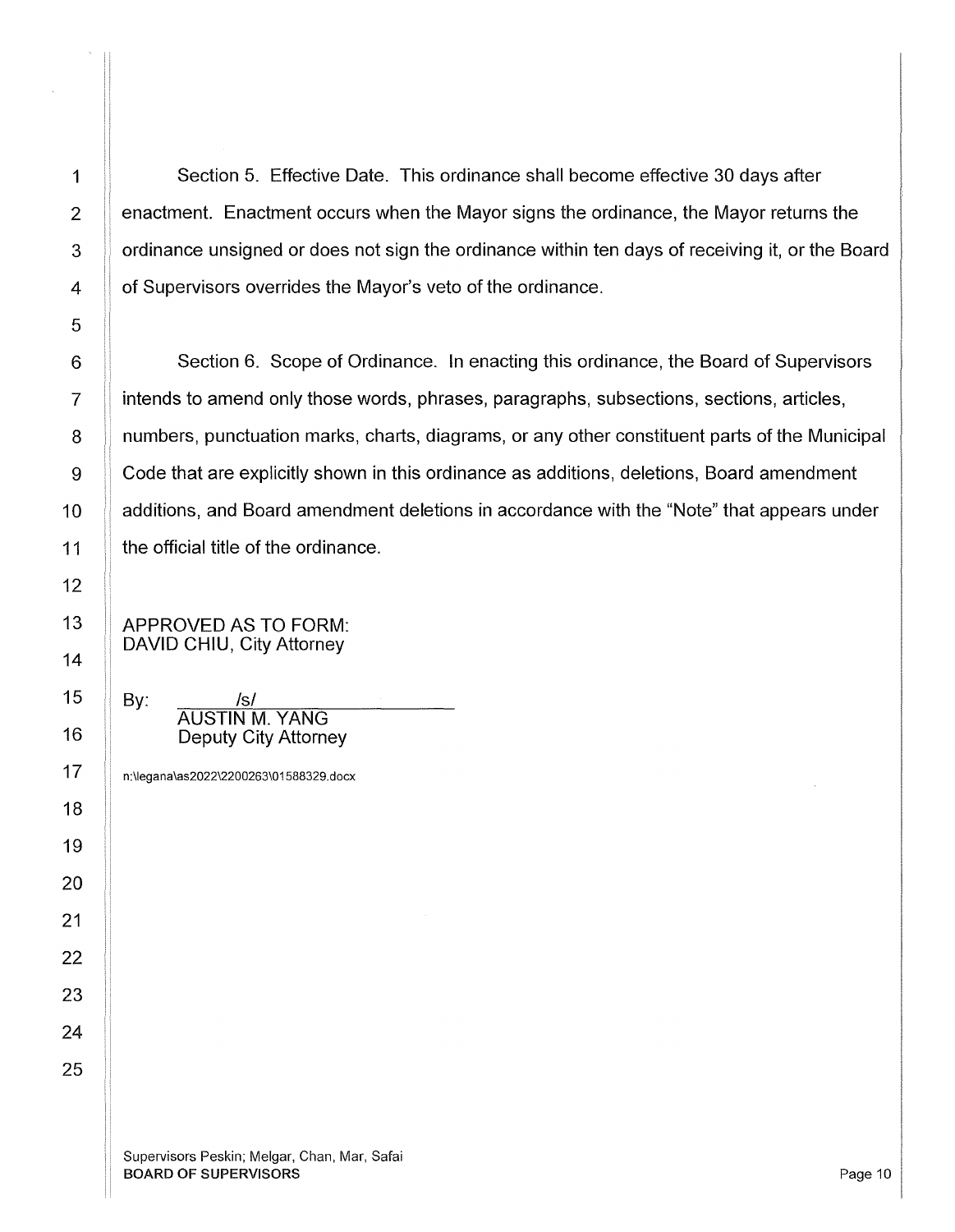

City and County of San Francisco

Tails

**Ordinance** 

City Hall 1 Dr. Carlton B. Goodlett Place San Francisco, CA 94102-4689

**File Number:** 211301 **Date** Passed: March 22, 2022

Ordinance amending the Administrative and Public Works Codes to urge departments to review permits within 30 days, limit until April 1, 2023, the issuance of fines for violations of shared spaces requirements except to enforce access requirements for persons with disabilities or first responder personnel, pedestrian and vehicular safety, and removal of abandoned structures, and directing departments to wind down the temporary program no later than March 31, 2023, subject to earlier termination of the Local Emergency; affirming the Planning Department's determination under the California Environmental Quality Act.

February 28, 2022 Land Use and Transportation Committee - CONTINUED AS AMENDED

February 28, 2022 Land Use and Transportation Committee - AMENDED, AN AMENDMENT OF THE WHOI F REARING NEW TITLE

March 07, 2022 Land Use and Transportation Committee - RECOMMENDED

March 15, 2022 Board of Supervisors -AMENDED, AN AMENDMENT OF THE WHOLE BEARING SAME TITLE

Ayes: 11 - Chan, Haney, Mandelman, Mar, Melgar, Peskin, Preston, Ronen, Safai, Stefani and Walton

March 15, 2022 Board of Supervisors - PASSED ON FIRST READING AS AMENDED

Ayes: 11 - Chan, Haney, Mandelman, Mar, Melgar, Peskin, Preston, Ronen, Safai, Stefani and Walton

March 22, 2022 Board of Supervisors - FINALLY PASSED

Ayes: 11 - Chan, Haney, Mandelman, Mar, Melgar, Peskin, Preston, Ronen, Safai, Stefani and Walton